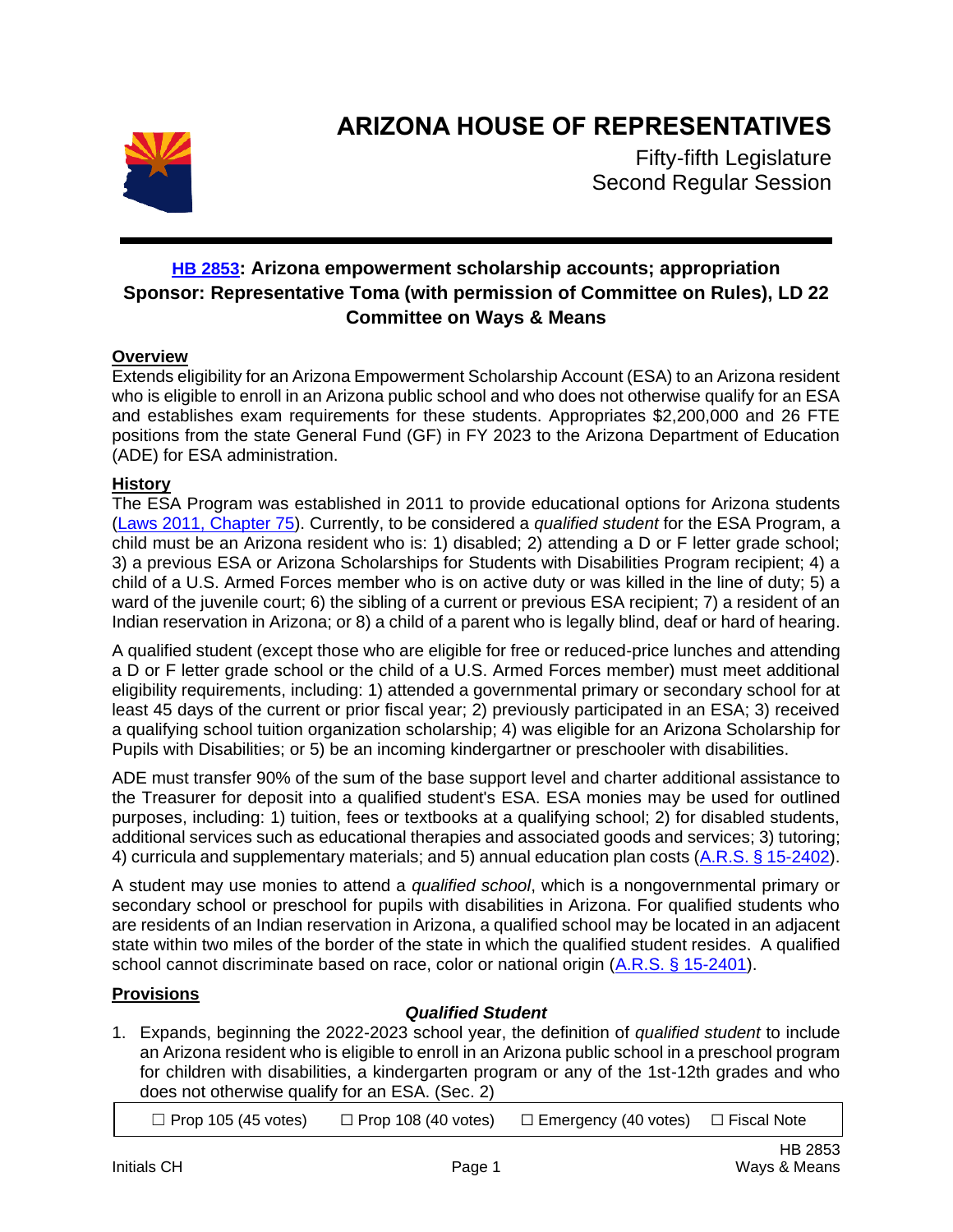- 2. Adds, to the eligibility requirements to be a *qualified student*, a child who attended a nonpublic school for pupils with disabilities in the prior year if placement at the school was approved by ADE and contracted for by a public school district. (Sec. 1)
- 3. States, when determining eligibility for an ESA, a child is eligible to enroll in a kindergarten program if the child:
	- a) Is at least five years old on January 1 of the current school year but younger than seven;
	- b) Has not already completed a kindergarten program; and
	- c) Is not enrolled in the 1st grade in the current year. (Sec. 1)
- 4. Decreases the number of logged instruction hours a student enrolled in Arizona online instruction must meet to be eligible for an ESA from:
	- a) 200 to 100 for kindergarten students;
	- b) 400 to 200 for 1st-3rd grade students;
	- c) 500 to 250 for 4th-6th grade students;
	- d) 550 to 275 for 7th and 8th grade students; and
	- e) 500 to 250 for high school students. (Sec. 1)
- 5. Declares a qualified student is not:
	- a) Required to withdraw from a public school before enrolling for an ESA if they withdraw before receiving any ESA monies; and
	- b) Prevented from applying in advance for an ESA to be funded beginning the following school year. (Sec. 3)
- 6. Instructs ADE, for a child eligible to attend a preschool program for children with disabilities or any of the 1st-12th grades, to transfer the monies that would be allocated to a recipient's expected school district of attendance to the Treasurer for deposit into an ESA. (Sec. 3)

#### *Exam Requirements*

- 7. Requires, beginning the 2022-2023 school year and each year thereafter, the parent of a qualified student who is eligible to enroll in an Arizona public school and does not otherwise qualify for an ESA, who pays tuition as a full-time student at a qualified school and who is in any of the 3rd-12th grades, to have the qualified student take:
	- a) Any nationally standardized norm-referenced achievement exam;
	- b) The statewide assessment; or
	- c) Any college or university admissions exam that assesses reading and math. (Sec. 3)
- 8. Stipulates a qualified student may meet the exam requirement by taking:
	- a) An exam that is chosen and administered by a qualified school; or
	- b) A separate exam chosen by the student's parent that is administered outside of the qualified school. (Sec. 3)
- 9. Mandates the exam results be reported to the student's parent. (Sec. 3)
- 10. Excludes, from the exam requirement, students who are:
	- a) Identified as having a disability under Section 504 of the Rehabilitation Act of 1973;
	- b) Identified by a school district or independent third party as a child with a disability;
	- c) A child with a disability who is eligible to receive services from a school district; or
	- d) A qualified student that does not meet the definition of a qualified student who is eligible to enroll in an Arizona public school and does not otherwise qualify for an ESA. (Sec. 3)
- 11. Directs a qualified school that enrolls 50 or more qualified students who are eligible to enroll in an Arizona public school and who do not otherwise qualify for an ESA to annually make available to an enrolled or prospective qualified student's parents the aggregate test scores of the outlined exams and assessments of: